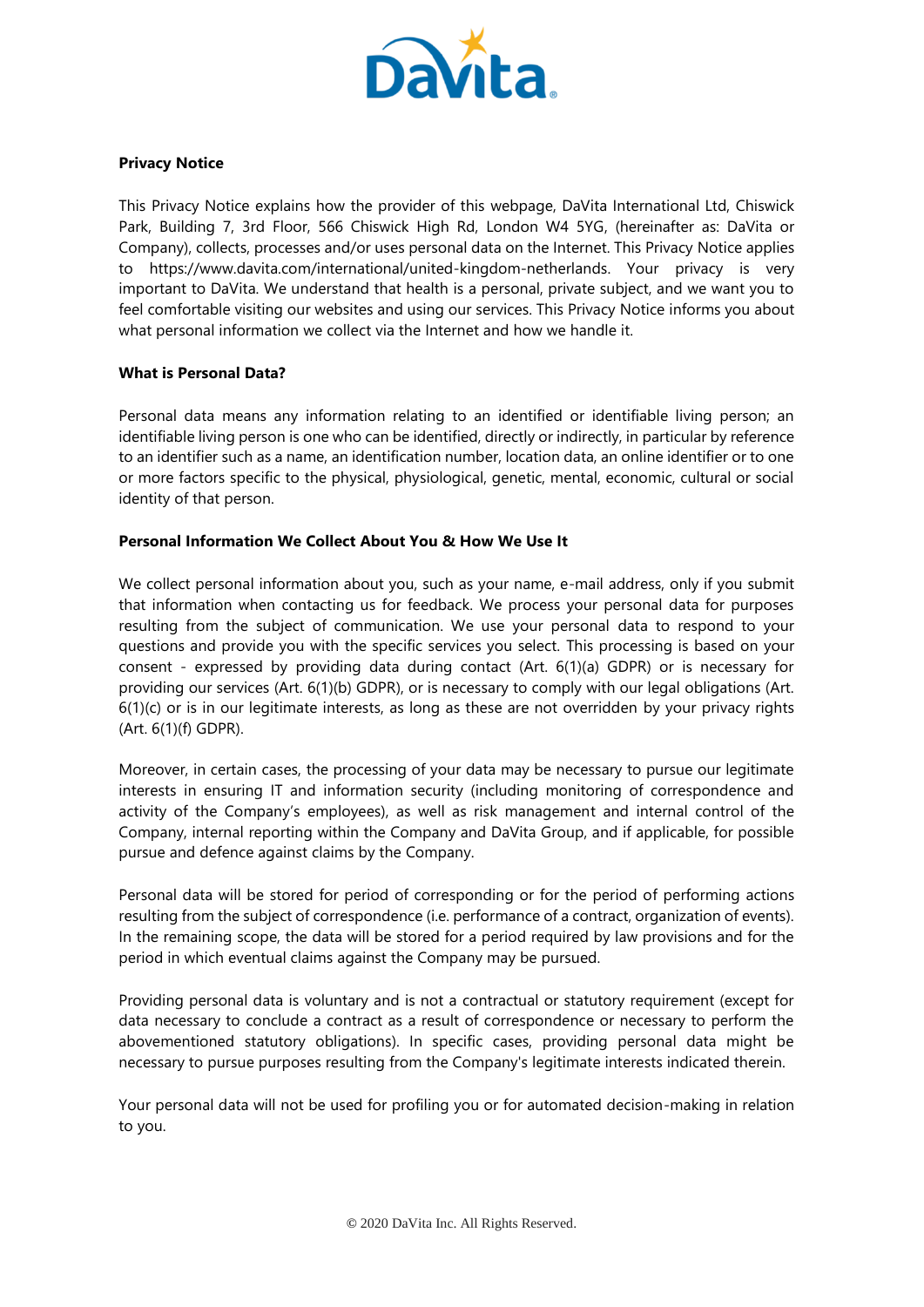

#### **Vendor, Payer & Commercial Engagement Partners**

If you are our vendor, payer or other commercial partner - to obtain information on the processing of your personal data for purposes other than electronic communication, please refer to the relevant privacy notice on our webpage, found [here.](https://www.davita.com/-/media/davita/project/corporate/international/pdf/davita-international-vendor-payer-and-commercial-engagement-privacy-notice.ashx?la=en-us&hash=A5CFDBB339C7187E994624CDFC172A23D86C156F)

### **Job Candidates**

If you apply for a job at DaVita, you will be provided with information on how your personal data will be processed.

#### **Use of Our Webpage**

If you visit our webpage for informational purposes, without otherwise providing us with personal information, we may automatically collect additional information about you. For example, every time you access our webpage, your browser automatically sends us the IP address assigned to your computer. Without the IP address, it is not possible for you to communicate with your browser and thus display our webpage. In addition, we or third parties on our webpage use cookie technologies and pixels, which have different functions and may also capture information about your IP address, your navigation of the site and the dates of access. We explain their functions and how you can disable cookies in the "Manage Cookies" section at the bottom of our webpage.

We only use automatically captured information in order to make our webpage operate efficiently and offer you our services effectively.

We require the automatically collected personal data for the effective provision of our webpage, Art. 6(1)(b) GDPR, as well as for our legitimate interest in ensuring the stability and security of the webpage, Art. 6(1)(f) GDPR.

# **Transfer to Third Parties**

We only transfer your personal data to third parties for the purposes set out below:

The third parties with whom we may share your personal data include:

- Any member of our group, which means our subsidiaries, our ultimate holding company and its subsidiaries, who support our processing of personal data under this notice.
- Appropriate third parties including:
	- our business partners, customers, suppliers and sub-contractors for the performance of any contract we enter into or other dealings we have in the normal course of business with you or the person that you work for; and
	- o our auditors, legal advisors and other professional advisors or service providers
- In relation to information obtained via our website, analytics and search engine providers that assist us in the improvement and optimisation of our site and subject to the cookie section of this notice.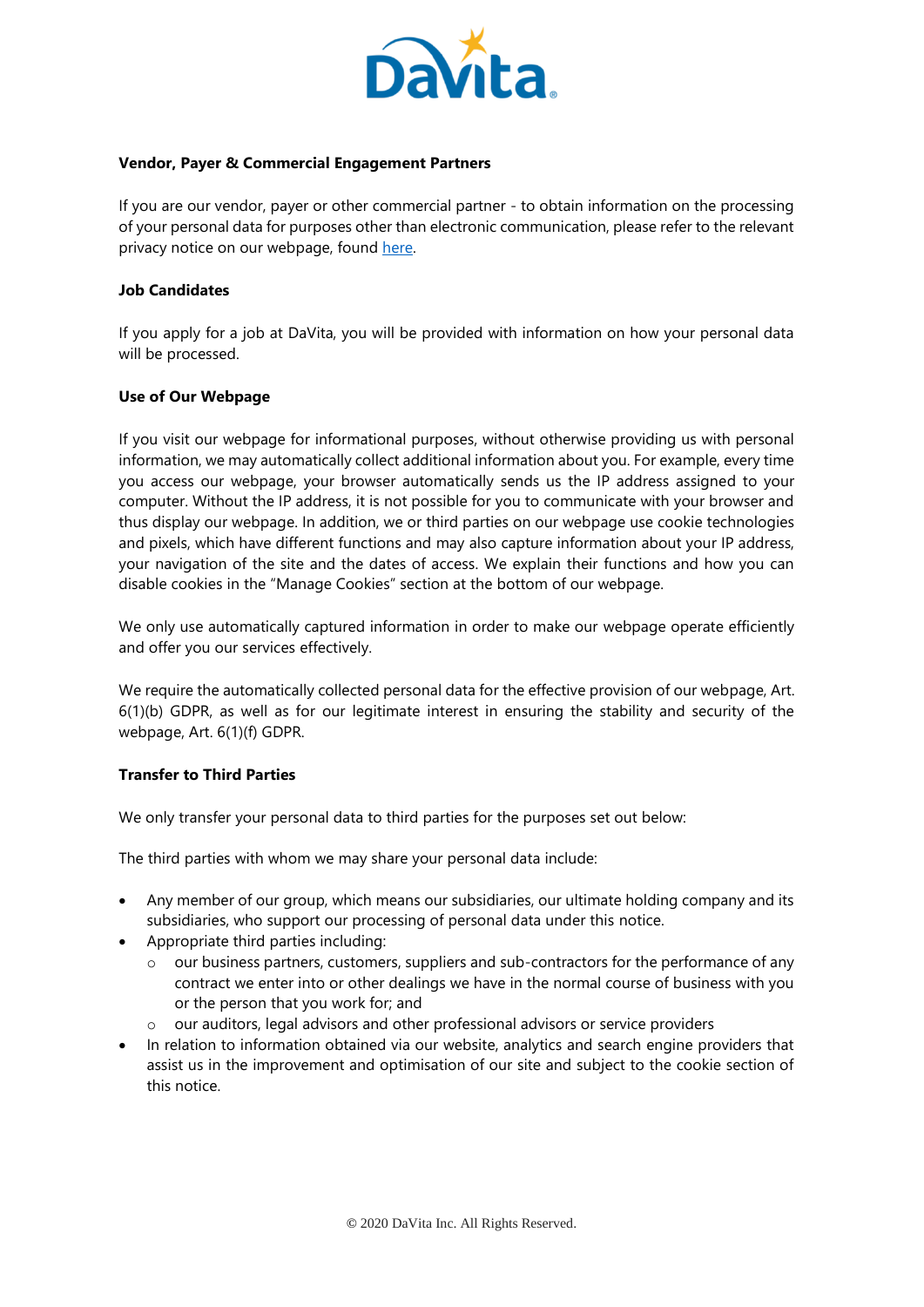

#### *Other disclosures we may make*

We will disclose your personal information to third parties:

- In the event that we sell or buy any business or assets, in which case we will disclose your personal data to the prospective seller or buyer of such business or assets subject to the terms of this Privacy Notice.
- If DaVita or substantially all of its assets are acquired by a third party, in which case personal data held by it about its customers will be one of the transferred assets.
- If we are under a duty to disclose or share your personal data in order to comply with any legal obligation, or in order to enforce or apply our terms of supply terms and other agreements with you or the company you work for; or to protect the rights, property, or safety of DaVita, our customers, or others. This includes exchanging information with other companies and organisations for the purposes of fraud protection and to prevent cybercrime.

# **Transfer to Third Party Countries**

Within the scope mentioned above, it is possible that we may transfer your personal information to other countries (including non-EEA countries) that may have different privacy standards than yours. However, when transferring your personal information to such countries, we have established appropriate guarantees to ensure your information is protected, such as the use of European Commission approved model clauses. For more information, you may contact us on the details below.

# **Links to Third Party Websites**

Some of our websites provide links to third party websites. DaVita cannot guarantee that such websites are subject to the same policies or standards as the DaVita websites. If you visit any third party website, this Privacy Notice will not apply. Please consult the privacy policy of each site you visit.

In addition, our websites partially contain embedded third party content. In order to display this content, it is technically necessary that your IP address is transmitted to the respective third party. We endeavour to use only content whose respective providers use the IP address only for the delivery of this content. However, we do not have any influence on these third party providers using your IP address e.g. for statistical purposes. As far as we know, we will inform users of such proceedings.

#### **Cookies and Other Information We Collect**

We use cookies to improve your experience when using our websites. Cookies are small files that your Internet browser stores on your terminal and which help us to make our websites more usable for you. This information might be about you, your preferences or your device and is mostly used to make the site work as you expect it to. The information does not usually directly identify you, but it can give you a more personalised web experience. Because we respect your right to privacy, you can choose not to allow some types of cookies. However, blocking some types of cookies may impact your experience of the site and the services we are able to offer.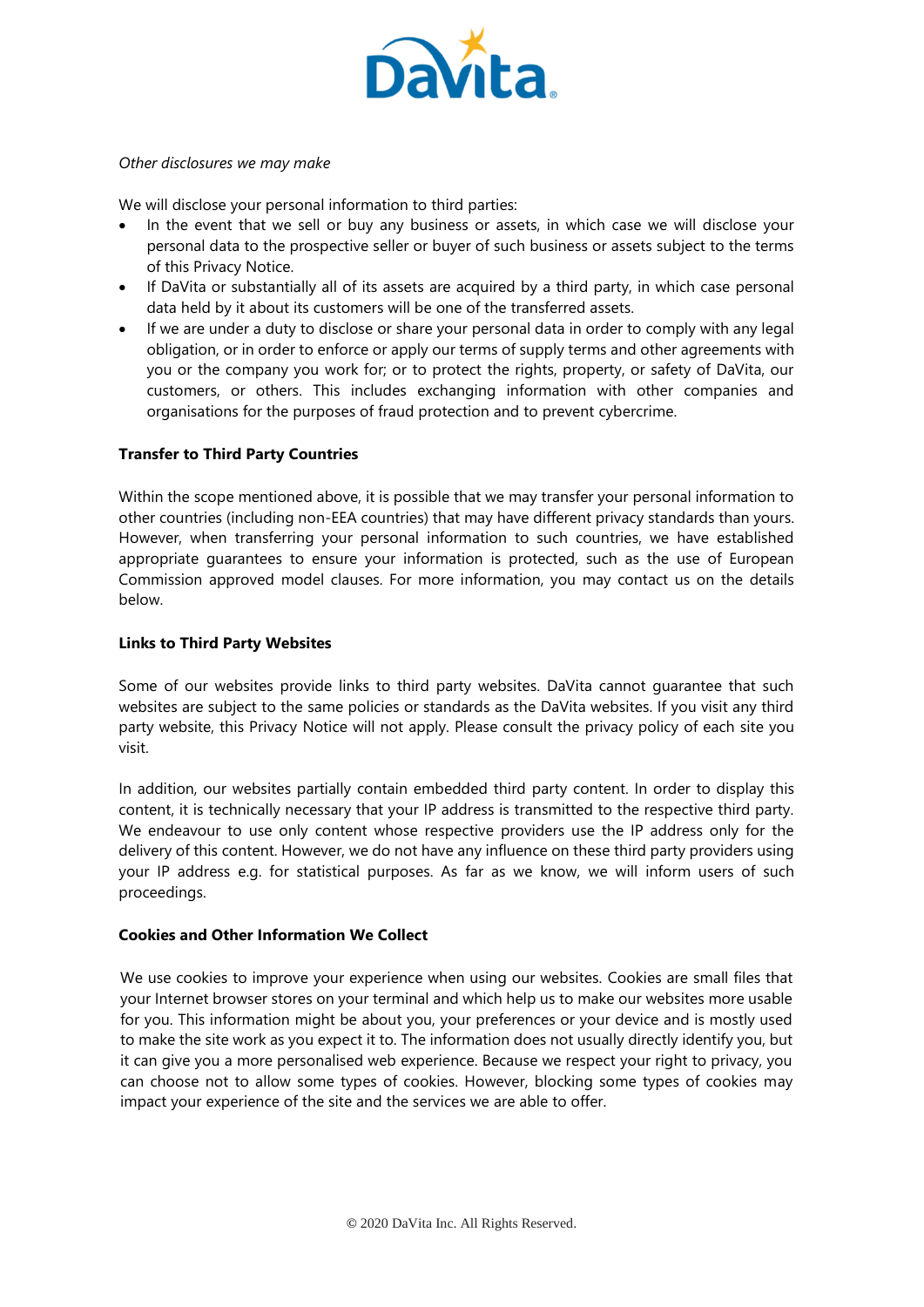

DaVita enables users to set their cookie preferences using our preference centre which can be located under the manage cookie section at the bottom of our web page. The use of cookies may vary according to the DaVita website you visit. The following categories of cookies are used on our websites:

- Strictly necessary cookies these cookies are necessary for the website to function and cannot be switched off in our systems.
- Performance cookies these cookies allow us to count visits and traffic sources, so we can measure and improve the performance of our site.
- Functional cookies these cookies enable the website to provide enhanced functionality and personalisation. They may be set by us or by third-party providers whose services we have added to our pages. If you do not allow these cookies then some or all of these services may not function properly.
- Targeting cookies these cookies may be set through our site by our advertising partners.
- Social media cookies these cookies are set by a range of social media services that we have added to the site to enable you to share our content with your friends and networks.

Most internet browsers also provide instructions on how to disable cookies on your device and offer guidance on how to manage cookies in their respective help sections.

# **Third Party Cookies**

DaVita uses third party cookies – which are cookies from a domain different than the domain of the website you are visiting – which may be used for advertising or marketing purposes. DaVita also uses analytics tools such as Google Analytics to help understand use of our websites. You can disable such targeting cookies by using our preference centre available in the manage cookies section at the bottom of our web page.

# **How We Protect Your Personal Information**

We use secure socket layer technology to encrypt your personal information, when you enter personal information using the forms on our webpage. This technology protects your personal information as it is being transmitted over the Internet from your computer to our servers. To protect our server environment, we maintain an ongoing risk management program and use adequate industry standard practices and technologies to ensure your information is well-secured.

# **Your Rights**

You have multiple rights about how your personal data is processed by us, and you are entitled to exercise these rights at any point. Under the GDPR, you have the following rights:

- The right to be informed: you have the right to request information about how your data is used and how it may be shared by DaVita.
- The right of access: you have the right to request access to your personal data held by DaVita.
- The right to rectification: you can ask DaVita to update or amend your personal data if what is held is incorrect.
- The right to erasure: you have the right, in certain circumstances, to ask DaVita to delete your personal data.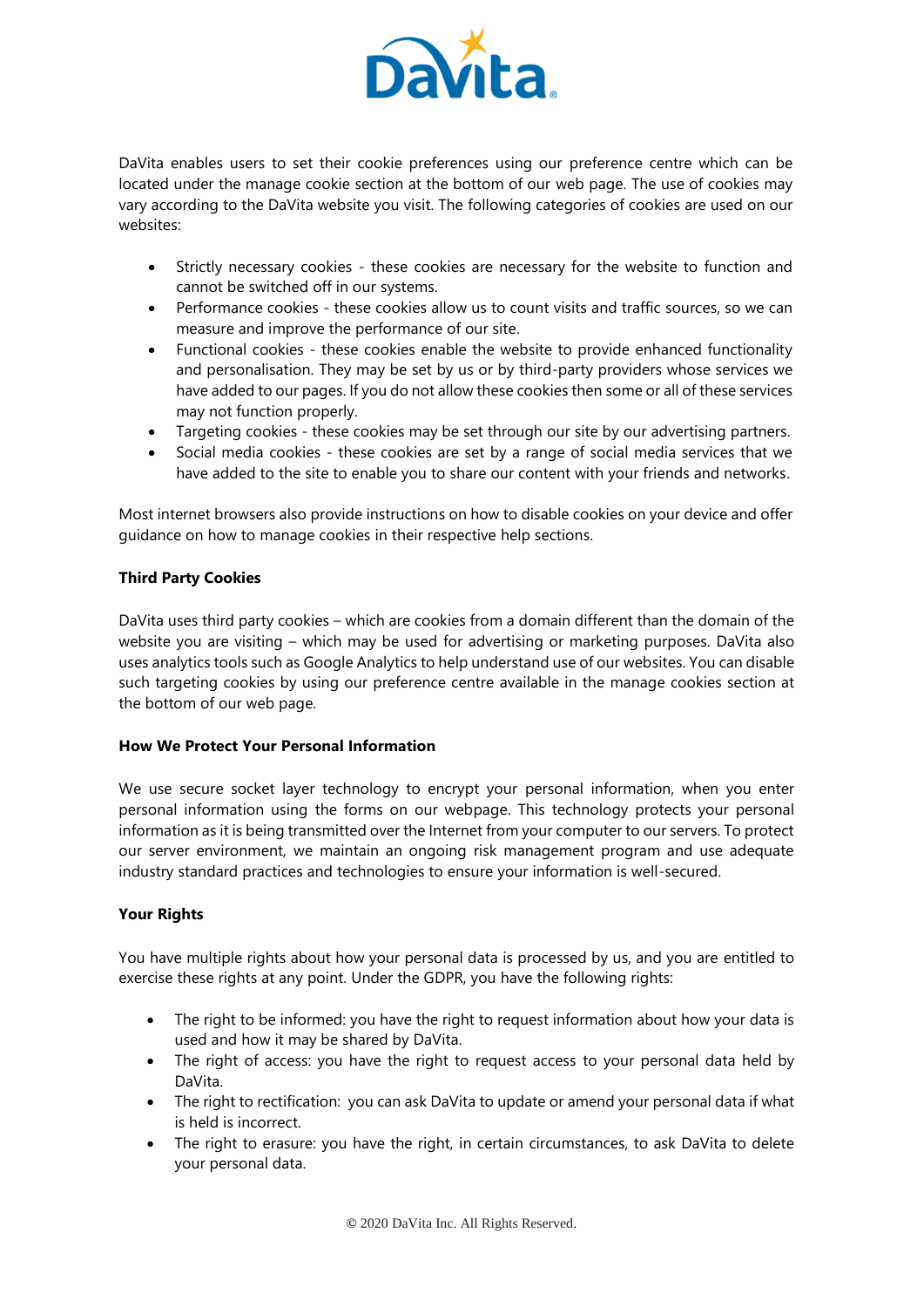

- The right to restrict processing: you have the right, in certain circumstances, to ask DaVita to temporarily stop the processing your personal data.
- The right to data portability: you have the right to obtain and reuse your personal data if you want to move to a different service provider.
- The right to object: you have the right, in certain circumstances, to object to the processing of your personal data by DaVita.
- Automated decision making and profiling: you can request a review of automated processing if they believe the rules aren't being followed.

To exercise any of these rights, including to make a subject access request, please submit a r[equest](https://privacyportal.onetrust.com/webform/ebe552a0-4eb6-4b0a-a838-58afae395615/3eba4fb2-5443-4fe1-8d13-e53bd40e56dc)  [form](https://privacyportal.onetrust.com/webform/ebe552a0-4eb6-4b0a-a838-58afae395615/3eba4fb2-5443-4fe1-8d13-e53bd40e56dc).

To fulfil your request, we will need to see:

 Proof of your identity. Please do not send us original copies of your identification documents. If you are applying on behalf of a child or someone else you are responsible for, you will need to provide proof that you are entitled and authorized to act on their behalf.

Following your request, and provided that you have included all required supporting information within your request, we will get back to you within the one-month timeframe. You can help us to fulfil the request within the one-month timeframe by providing further details or context when submitting a request, although this is not compulsory. If the request is especially complex and requires more time to fulfil, we will communicate this to you.

# **E-mails you Send to DaVita**

This Privacy Notice does apply to content or information that you send us by e-mail. Please note that the DaVita website and e-mail correspondence is for informational purposes only and is not intended to be a substitute for medical advice from a physician. Please contact your physician if you need a diagnosis or for treatments or further information regarding your specific condition.

# **Retention Periods**

Unless specified in this Statement, we will store your personal information only for as long as necessary and/or as required by law and in accordance with our retention schedule and policy. For further information, you may contact us on the details below.

# **How to Contact Us for Questions and Complaints**

If you have a question about this Privacy Notice, want to request information, or wish to make a complaint about an infringement of your privacy you may contact our Data Protection Officer on the details below.

Email: [dataprivacyinternational@davita.com.](mailto:dataprivacyinternational@davita.com)

Post: DaVita International Ltd, Chiswick Park, Building 7, 566 Chiswick High Rd, London, W4 5YG